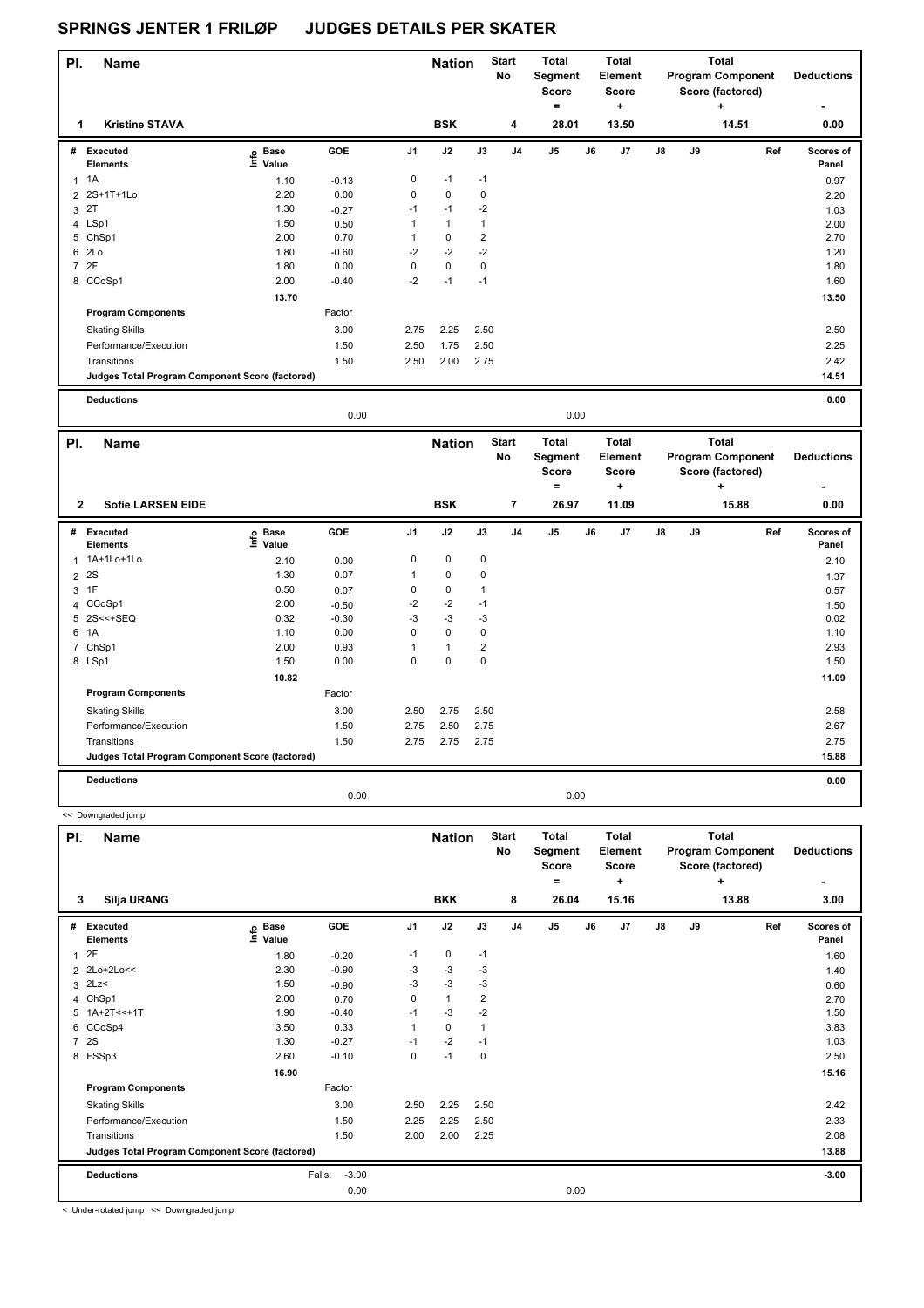| PI.            | <b>Name</b>                                     |                |                      |                   |             | <b>Nation</b> |              | <b>Start</b><br>No | <b>Total</b><br>Segment<br><b>Score</b><br>۰ |      | <b>Total</b><br>Element<br><b>Score</b><br>٠ |               |    | <b>Total</b><br><b>Program Component</b><br>Score (factored)<br>÷ | <b>Deductions</b><br>۰ |
|----------------|-------------------------------------------------|----------------|----------------------|-------------------|-------------|---------------|--------------|--------------------|----------------------------------------------|------|----------------------------------------------|---------------|----|-------------------------------------------------------------------|------------------------|
| 4              | <b>Emily NATHAN</b>                             |                |                      |                   |             | <b>OSK</b>    |              | 16                 | 24.40                                        |      | 10.76                                        |               |    | 14.64                                                             | 1.00                   |
| #              | Executed<br><b>Elements</b>                     | $\bullet$<br>Ξ | <b>Base</b><br>Value | GOE               | J1          | J2            | J3           | J <sub>4</sub>     | J <sub>5</sub>                               | J6   | J <sub>7</sub>                               | $\mathsf{J}8$ | J9 | Ref                                                               | Scores of<br>Panel     |
| 1              | 1Lz+1A+1T+SEQ                                   | e              | 1.36                 | 0.00              | 0           | $\pmb{0}$     | 0            |                    |                                              |      |                                              |               |    |                                                                   | 1.36                   |
| $\overline{2}$ | 2S                                              |                | 1.30                 | $-0.60$           | $-3$        | $-3$          | $-3$         |                    |                                              |      |                                              |               |    |                                                                   | 0.70                   |
|                | 3 CCoSp2                                        |                | 2.50                 | $-0.20$           | $-1$        | $-1$          | 0            |                    |                                              |      |                                              |               |    |                                                                   | 2.30                   |
|                | 4 ChSp1                                         |                | 2.00                 | 0.00              | 0           | $\pmb{0}$     | 0            |                    |                                              |      |                                              |               |    |                                                                   | 2.00                   |
|                | 5 2S+1T                                         |                | 1.70                 | $-0.47$           | $-2$        | $-3$          | $-2$         |                    |                                              |      |                                              |               |    |                                                                   | 1.23                   |
| 6              | 1A                                              |                | 1.10                 | 0.00              | $\mathbf 0$ | $\mathbf 0$   | $\mathbf 0$  |                    |                                              |      |                                              |               |    |                                                                   | 1.10                   |
|                | 7 LSp1                                          |                | 1.50                 | 0.07              | 0           | $-1$          | $\mathbf{1}$ |                    |                                              |      |                                              |               |    |                                                                   | 1.57                   |
| 8              | 1Lo                                             |                | 0.50                 | 0.00              | $\Omega$    | $\Omega$      | $\Omega$     |                    |                                              |      |                                              |               |    |                                                                   | 0.50                   |
|                |                                                 |                | 11.96                |                   |             |               |              |                    |                                              |      |                                              |               |    |                                                                   | 10.76                  |
|                | <b>Program Components</b>                       |                |                      | Factor            |             |               |              |                    |                                              |      |                                              |               |    |                                                                   |                        |
|                | <b>Skating Skills</b>                           |                |                      | 3.00              | 2.50        | 2.25          | 2.50         |                    |                                              |      |                                              |               |    |                                                                   | 2.42                   |
|                | Performance/Execution                           |                |                      | 1.50              | 2.25        | 2.25          | 3.00         |                    |                                              |      |                                              |               |    |                                                                   | 2.50                   |
|                | Transitions                                     |                |                      | 1.50              | 2.25        | 2.25          | 2.75         |                    |                                              |      |                                              |               |    |                                                                   | 2.42                   |
|                | Judges Total Program Component Score (factored) |                |                      |                   |             |               |              |                    |                                              |      |                                              |               |    |                                                                   | 14.64                  |
|                | <b>Deductions</b>                               |                |                      | $-1.00$<br>Falls: |             |               |              |                    |                                              |      |                                              |               |    |                                                                   | $-1.00$                |
|                |                                                 |                |                      | 0.00              |             |               |              |                    |                                              | 0.00 |                                              |               |    |                                                                   |                        |

e Jump take off with wrong edge

| PI.          | <b>Name</b>                                     |                   |         |                | <b>Nation</b>            |             | <b>Start</b><br>No | <b>Total</b><br>Segment<br><b>Score</b><br>٠ |    | <b>Total</b><br>Element<br><b>Score</b><br>٠ |               |    | Total<br><b>Program Component</b><br>Score (factored)<br>٠ | <b>Deductions</b><br>٠    |
|--------------|-------------------------------------------------|-------------------|---------|----------------|--------------------------|-------------|--------------------|----------------------------------------------|----|----------------------------------------------|---------------|----|------------------------------------------------------------|---------------------------|
| 5            | <b>Charlotte EGEBERG</b>                        |                   |         |                | <b>BSK</b>               |             | 3                  | 22.63                                        |    | 8.51                                         |               |    | 14.12                                                      | 0.00                      |
| #            | Executed<br><b>Elements</b>                     | e Base<br>E Value | GOE     | J <sub>1</sub> | J2                       | J3          | J <sub>4</sub>     | J <sub>5</sub>                               | J6 | J7                                           | $\mathsf{J}8$ | J9 | Ref                                                        | <b>Scores of</b><br>Panel |
| $\mathbf{1}$ | 1A                                              | 1.10              | 0.07    | 1              | $\mathbf 0$              | $\mathbf 0$ |                    |                                              |    |                                              |               |    |                                                            | 1.17                      |
|              | 2 LSp1                                          | 1.50              | 0.00    | 0              | $\mathbf 0$              | 0           |                    |                                              |    |                                              |               |    |                                                            | 1.50                      |
|              | 3 1F                                            | 0.50              | 0.00    | 0              | $\mathbf 0$              | 0           |                    |                                              |    |                                              |               |    |                                                            | 0.50                      |
|              | 4 ChSp0                                         | 0.00              | 0.00    | ٠              | $\overline{\phantom{a}}$ |             |                    |                                              |    |                                              |               |    |                                                            | 0.00                      |
|              | 5 2S+1T                                         | 1.70              | 0.00    | 0              | $\mathbf 0$              | 0           |                    |                                              |    |                                              |               |    |                                                            | 1.70                      |
|              | 6 CCoSp1                                        | 2.00              | $-0.30$ | $-1$           | $-1$                     | $-1$        |                    |                                              |    |                                              |               |    |                                                            | 1.70                      |
|              | 7 1A                                            | 1.10              | $-0.33$ | $-2$           | $-2$                     | $-1$        |                    |                                              |    |                                              |               |    |                                                            | 0.77                      |
|              | 8 2S                                            | 1.30              | $-0.13$ | $-1$           | $-1$                     | 0           |                    |                                              |    |                                              |               |    |                                                            | 1.17                      |
|              |                                                 | 9.20              |         |                |                          |             |                    |                                              |    |                                              |               |    |                                                            | 8.51                      |
|              | <b>Program Components</b>                       |                   | Factor  |                |                          |             |                    |                                              |    |                                              |               |    |                                                            |                           |
|              | <b>Skating Skills</b>                           |                   | 3.00    | 2.50           | 2.50                     | 2.00        |                    |                                              |    |                                              |               |    |                                                            | 2.33                      |
|              | Performance/Execution                           |                   | 1.50    | 2.50           | 2.50                     | 2.25        |                    |                                              |    |                                              |               |    |                                                            | 2.42                      |
|              | Transitions                                     |                   | 1.50    | 2.50           | 2.50                     | 2.00        |                    |                                              |    |                                              |               |    |                                                            | 2.33                      |
|              | Judges Total Program Component Score (factored) |                   |         |                |                          |             |                    |                                              |    |                                              |               |    |                                                            | 14.12                     |
|              | <b>Deductions</b>                               |                   |         |                |                          |             |                    |                                              |    |                                              |               |    |                                                            | 0.00                      |

0.00 0.00

**Name Deductions - Nation** Start Total **Segment Score = Total Element Score + Total Program Component Score (factored) + PI.** Name **Start PI.** Nation Start **No # Executed Elements Base Value GOE J1 J2 J3 J4 J5 J6 J7 J8 J9 Scores of Panel** 1 1A 1 1.10 -0.07 -1 0 0 **Ref**  1A 1.03 **Info 6 Andrea HAGEN-ØYE SKK 11 21.68 10.32 12.36 1.00**  $2 \quad 2S$  2S 2.30  $1.30$   $-0.60$   $-3$   $-3$   $-3$  $3 \times 7 <<$  0.40  $-0.27$   $-3$   $-3$   $-2$  0.13 4 CCoSp1 2.00 -0.10 -1 0 0 1.90 5 1F+1Lo 1.00 -0.07 0 -1 -1 0.93 6 ChSp1 2.00 0.00 0 0 0 2.00 7 1A+1Lo+1Lo 2.10 -0.07 0 0 -1 2.03 8 FSSp1 2.00 -0.40 -1 -2 -1 1.60  **11.90 10.32 Program Components**  Skating Skills 2.25 2.25 1.75 Factor 3.00 2.25 2.25 1.75 2.08 Performance/Execution 1.50 2.00 1.75 2.25 Transitions 1.50 2.25 2.00 2.00 2.08 **Deductions** Falls: -1.00 **-1.00 Judges Total Program Component Score (factored) 12.36** 0.00 0.00

<< Downgraded jump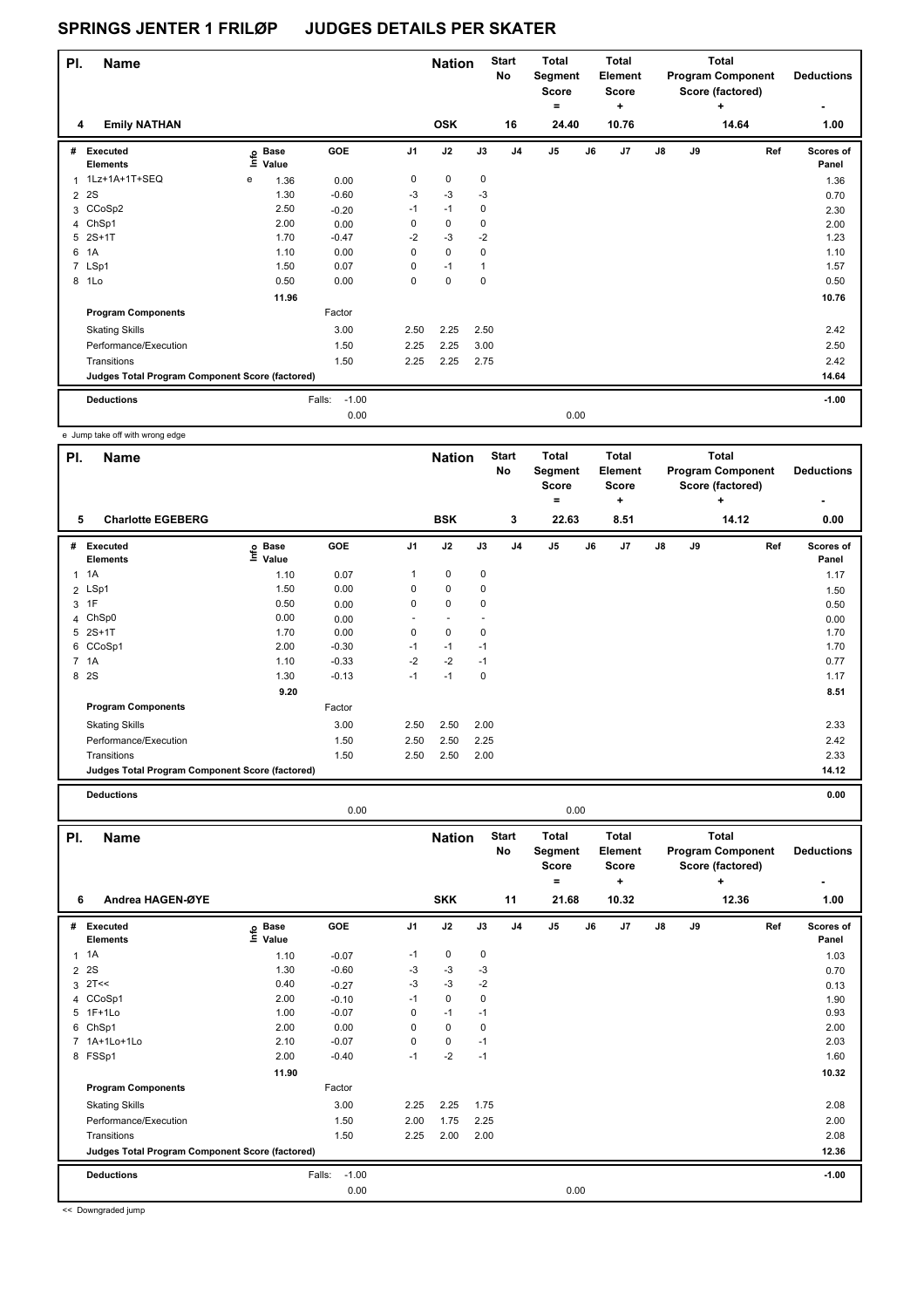| PI. | <b>Name</b>                                     |   |                                  |         |                | <b>Nation</b> |      | <b>Start</b><br>No | <b>Total</b><br>Segment<br><b>Score</b><br>۰ |      | Total<br>Element<br>Score<br>÷ |               |    | Total<br><b>Program Component</b><br>Score (factored)<br>÷ | <b>Deductions</b>  |
|-----|-------------------------------------------------|---|----------------------------------|---------|----------------|---------------|------|--------------------|----------------------------------------------|------|--------------------------------|---------------|----|------------------------------------------------------------|--------------------|
| 7   | <b>Anne Katrine ASKELAND</b>                    |   |                                  |         |                | <b>RKK</b>    |      | 13                 | 21.22                                        |      | 9.35                           |               |    | 11.87                                                      | 0.00               |
| #   | Executed<br><b>Elements</b>                     |   | <b>Base</b><br>e Base<br>E Value | GOE     | J <sub>1</sub> | J2            | J3   | J <sub>4</sub>     | J <sub>5</sub>                               | J6   | J7                             | $\mathsf{J}8$ | J9 | Ref                                                        | Scores of<br>Panel |
| 1   | 1Lo                                             |   | 0.50                             | 0.00    | 0              | 0             | 0    |                    |                                              |      |                                |               |    |                                                            | 0.50               |
|     | 2 1F+1Lo+1Lo                                    | е | 1.50                             | $-0.17$ | $-2$           | $-2$          | $-1$ |                    |                                              |      |                                |               |    |                                                            | 1.33               |
|     | 3 FSSp1                                         |   | 2.00                             | $-0.40$ | $-1$           | $-2$          | $-1$ |                    |                                              |      |                                |               |    |                                                            | 1.60               |
| 4   | 1A                                              |   | 1.10                             | $-0.33$ | $-1$           | $-2$          | $-2$ |                    |                                              |      |                                |               |    |                                                            | 0.77               |
| 5   | 1Lz                                             |   | 0.60                             | $-0.03$ | $\mathbf 0$    | $\mathbf 0$   | $-1$ |                    |                                              |      |                                |               |    |                                                            | 0.57               |
| 6   | 1Lo+1A+SEQ                                      |   | 1.28                             | $-0.20$ | $-1$           | $-1$          | $-1$ |                    |                                              |      |                                |               |    |                                                            | 1.08               |
|     | 7 ChSp1                                         |   | 2.00                             | 0.00    | 0              | $\mathbf 0$   | 0    |                    |                                              |      |                                |               |    |                                                            | 2.00               |
|     | 8 CCoSp1                                        |   | 2.00                             | $-0.50$ | $-2$           | $-2$          | $-1$ |                    |                                              |      |                                |               |    |                                                            | 1.50               |
|     |                                                 |   | 10.98                            |         |                |               |      |                    |                                              |      |                                |               |    |                                                            | 9.35               |
|     | <b>Program Components</b>                       |   |                                  | Factor  |                |               |      |                    |                                              |      |                                |               |    |                                                            |                    |
|     | <b>Skating Skills</b>                           |   |                                  | 3.00    | 2.25           | 2.25          | 1.75 |                    |                                              |      |                                |               |    |                                                            | 2.08               |
|     | Performance/Execution                           |   |                                  | 1.50    | 1.50           | 1.75          | 2.25 |                    |                                              |      |                                |               |    |                                                            | 1.83               |
|     | Transitions                                     |   |                                  | 1.50    | 1.75           | 2.00          | 2.00 |                    |                                              |      |                                |               |    |                                                            | 1.92               |
|     | Judges Total Program Component Score (factored) |   |                                  |         |                |               |      |                    |                                              |      |                                |               |    |                                                            | 11.87              |
|     | <b>Deductions</b>                               |   |                                  |         |                |               |      |                    |                                              |      |                                |               |    |                                                            | 0.00               |
|     |                                                 |   |                                  | 0.00    |                |               |      |                    |                                              | 0.00 |                                |               |    |                                                            |                    |

e Jump take off with wrong edge

| PI.            | <b>Name</b>                                     |                            |         |                          | <b>Nation</b> |      | <b>Start</b><br>No | <b>Total</b><br>Segment<br><b>Score</b><br>٠ |    | <b>Total</b><br>Element<br><b>Score</b><br>٠ |               |    | <b>Total</b><br><b>Program Component</b><br>Score (factored)<br>$\ddot{}$ | <b>Deductions</b>  |
|----------------|-------------------------------------------------|----------------------------|---------|--------------------------|---------------|------|--------------------|----------------------------------------------|----|----------------------------------------------|---------------|----|---------------------------------------------------------------------------|--------------------|
| 8              | Ella ROLL-LUND                                  |                            |         |                          | <b>BSK</b>    |      | 9                  | 20.32                                        |    | 8.57                                         |               |    | 11.75                                                                     | 0.00               |
| #              | Executed<br><b>Elements</b>                     | e Base<br>E Value<br>Value | GOE     | J <sub>1</sub>           | J2            | J3   | J <sub>4</sub>     | J <sub>5</sub>                               | J6 | J7                                           | $\mathsf{J}8$ | J9 | Ref                                                                       | Scores of<br>Panel |
| $\mathbf{1}$   | 1Lz+1Lo+1Lo                                     | 1.60                       | 0.00    | 0                        | 0             | 0    |                    |                                              |    |                                              |               |    |                                                                           | 1.60               |
| $\overline{2}$ | 1Lo                                             | 0.50                       | 0.00    | $\mathbf 0$              | $\mathbf 0$   | 0    |                    |                                              |    |                                              |               |    |                                                                           | 0.50               |
| 3A             |                                                 | 0.00                       | 0.00    | $\overline{\phantom{0}}$ |               |      |                    |                                              |    |                                              |               |    |                                                                           | 0.00               |
|                | 4 CCoSp1                                        | 2.00                       | 0.00    | 0                        | $\mathbf 0$   | 0    |                    |                                              |    |                                              |               |    |                                                                           | 2.00               |
|                | 5 1F                                            | 0.50                       | 0.00    | 0                        | $\mathbf 0$   | 0    |                    |                                              |    |                                              |               |    |                                                                           | 0.50               |
|                | 6 LSp1                                          | 1.50                       | $-0.20$ | $-1$                     | $\mathbf 0$   | $-1$ |                    |                                              |    |                                              |               |    |                                                                           | 1.30               |
|                | 7 ChSp1                                         | 2.00                       | $-0.33$ | 0                        | $-1$          | $-1$ |                    |                                              |    |                                              |               |    |                                                                           | 1.67               |
|                | 8 1Lo+1Lo                                       | 1.00                       | 0.00    | 0                        | $\mathbf 0$   | 0    |                    |                                              |    |                                              |               |    |                                                                           | 1.00               |
|                |                                                 | 9.10                       |         |                          |               |      |                    |                                              |    |                                              |               |    |                                                                           | 8.57               |
|                | <b>Program Components</b>                       |                            | Factor  |                          |               |      |                    |                                              |    |                                              |               |    |                                                                           |                    |
|                | <b>Skating Skills</b>                           |                            | 3.00    | 2.25                     | 2.25          | 1.75 |                    |                                              |    |                                              |               |    |                                                                           | 2.08               |
|                | Performance/Execution                           |                            | 1.50    | 2.00                     | 2.00          | 1.75 |                    |                                              |    |                                              |               |    |                                                                           | 1.92               |
|                | Transitions                                     |                            | 1.50    | 1.75                     | 2.00          | 1.50 |                    |                                              |    |                                              |               |    |                                                                           | 1.75               |
|                | Judges Total Program Component Score (factored) |                            |         |                          |               |      |                    |                                              |    |                                              |               |    |                                                                           | 11.75              |
|                | <b>Deductions</b>                               |                            |         |                          |               |      |                    |                                              |    |                                              |               |    |                                                                           | 0.00               |

0.00 0.00

| PI.          | <b>Name</b>                                     |                            |                   |                | <b>Nation</b>  |      | <b>Start</b><br>No | <b>Total</b><br>Segment<br><b>Score</b> |    | <b>Total</b><br>Element<br><b>Score</b> |               |    | <b>Total</b><br><b>Program Component</b><br>Score (factored) | <b>Deductions</b>  |
|--------------|-------------------------------------------------|----------------------------|-------------------|----------------|----------------|------|--------------------|-----------------------------------------|----|-----------------------------------------|---------------|----|--------------------------------------------------------------|--------------------|
|              |                                                 |                            |                   |                |                |      |                    | ۰                                       |    | ÷                                       |               |    | ÷                                                            |                    |
| 9            | Kamilla HAGA SOLEM                              |                            |                   |                | <b>BSK</b>     |      | $\mathbf{2}$       | 19.78                                   |    | 11.90                                   |               |    | 8.88                                                         | 1.00               |
| #            | Executed<br><b>Elements</b>                     | e Base<br>⊑ Value<br>Value | GOE               | J <sub>1</sub> | J2             | J3   | J <sub>4</sub>     | J <sub>5</sub>                          | J6 | J7                                      | $\mathsf{J}8$ | J9 | Ref                                                          | Scores of<br>Panel |
| $\mathbf{1}$ | 2S                                              | 1.30                       | $-0.60$           | -3             | $-3$           | -3   |                    |                                         |    |                                         |               |    |                                                              | 0.70               |
|              | 2 FCSp1                                         | 1.90                       | $-0.60$           | $-2$           | $-2$           | $-2$ |                    |                                         |    |                                         |               |    |                                                              | 1.30               |
| 3            | $1A+1T$                                         | 1.50                       | 0.00              | 0              | $\mathbf 0$    | 0    |                    |                                         |    |                                         |               |    |                                                              | 1.50               |
|              | 4 2S+1T+1Lo                                     | 2.20                       | $-0.07$           | $-1$           | 0              | 0    |                    |                                         |    |                                         |               |    |                                                              | 2.13               |
|              | 5 1A                                            | 1.10                       | 0.00              | 0              | $\mathbf 0$    | 0    |                    |                                         |    |                                         |               |    |                                                              | 1.10               |
|              | 6 1F                                            | 0.50                       | 0.07              | 0              | $\mathbf{1}$   | 0    |                    |                                         |    |                                         |               |    |                                                              | 0.57               |
| 7            | CCoSp1                                          | 2.00                       | $-0.10$           | 0              | $-1$           | 0    |                    |                                         |    |                                         |               |    |                                                              | 1.90               |
| 8            | ChSp1                                           | 2.00                       | 0.70              | 1              | $\overline{1}$ | 1    |                    |                                         |    |                                         |               |    |                                                              | 2.70               |
|              |                                                 | 12.50                      |                   |                |                |      |                    |                                         |    |                                         |               |    |                                                              | 11.90              |
|              | <b>Program Components</b>                       |                            | Factor            |                |                |      |                    |                                         |    |                                         |               |    |                                                              |                    |
|              | <b>Skating Skills</b>                           |                            | 3.00              | 1.50           | 1.50           | 1.50 |                    |                                         |    |                                         |               |    |                                                              | 1.50               |
|              | Performance/Execution                           |                            | 1.50              | 1.25           | 1.75           | 1.50 |                    |                                         |    |                                         |               |    |                                                              | 1.50               |
|              | Transitions                                     |                            | 1.50              | 1.50           | 1.50           | 1.25 |                    |                                         |    |                                         |               |    |                                                              | 1.42               |
|              | Judges Total Program Component Score (factored) |                            |                   |                |                |      |                    |                                         |    |                                         |               |    |                                                              | 8.88               |
|              | <b>Deductions</b>                               |                            | $-1.00$<br>Falls: |                |                |      |                    |                                         |    |                                         |               |    |                                                              | $-1.00$            |
|              |                                                 |                            | 0.00              |                |                |      |                    | 0.00                                    |    |                                         |               |    |                                                              |                    |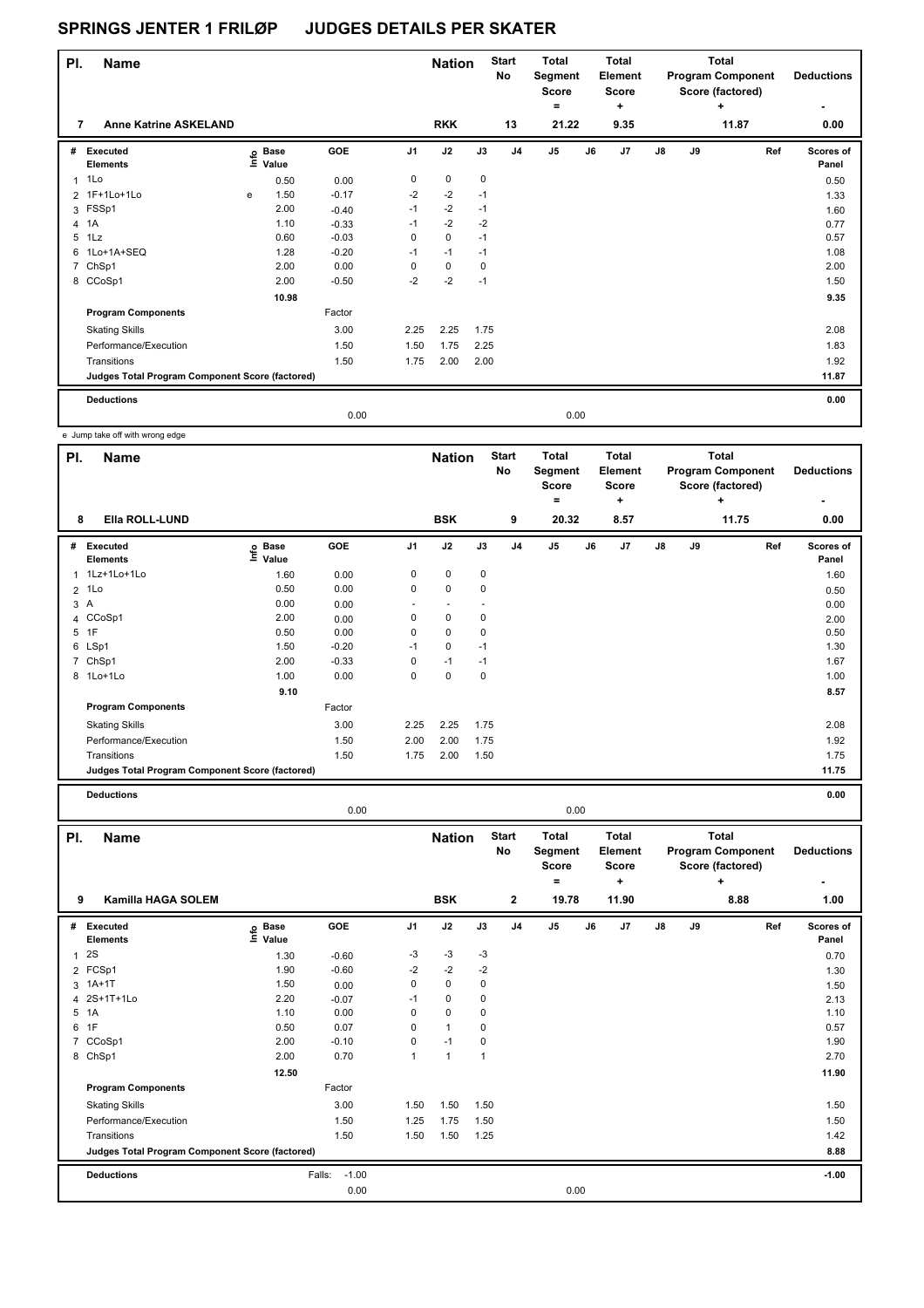| PI. | <b>Name</b>                                     |                   |         |          | <b>Nation</b> |             | <b>Start</b><br>No | <b>Total</b><br>Segment<br><b>Score</b><br>۰ |      | Total<br>Element<br><b>Score</b><br>٠ |               |    | Total<br><b>Program Component</b><br>Score (factored)<br>٠ | <b>Deductions</b>  |
|-----|-------------------------------------------------|-------------------|---------|----------|---------------|-------------|--------------------|----------------------------------------------|------|---------------------------------------|---------------|----|------------------------------------------------------------|--------------------|
| 10  | Victoria BONILLA-FOSSHAUG                       |                   |         |          | <b>TIN</b>    |             | 1                  | 18.19                                        |      | 8.20                                  |               |    | 9.99                                                       | 0.00               |
| #   | Executed<br><b>Elements</b>                     | e Base<br>E Value | GOE     | J1       | J2            | J3          | J <sub>4</sub>     | J5                                           | J6   | J <sub>7</sub>                        | $\mathsf{J}8$ | J9 | Ref                                                        | Scores of<br>Panel |
| 1   | LSp1                                            | 1.50              | $-0.50$ | $-2$     | $-1$          | $-2$        |                    |                                              |      |                                       |               |    |                                                            | 1.00               |
|     | 2 1A+1T                                         | 1.50              | 0.00    | 0        | $\mathbf 0$   | $\mathbf 0$ |                    |                                              |      |                                       |               |    |                                                            | 1.50               |
|     | $3$ 2S <<                                       | 0.40              | $-0.30$ | $-3$     | $-3$          | $-3$        |                    |                                              |      |                                       |               |    |                                                            | 0.10               |
|     | 4 1F                                            | 0.50              | 0.00    | 0        | $\mathbf 0$   | $\mathbf 0$ |                    |                                              |      |                                       |               |    |                                                            | 0.50               |
|     | 5 CCoSp1                                        | 2.00              | $-0.50$ | $-2$     | $-2$          | $-1$        |                    |                                              |      |                                       |               |    |                                                            | 1.50               |
|     | 6 1Lz+1Lo                                       | 1.10              | $-0.10$ | $-1$     | $-1$          | $-1$        |                    |                                              |      |                                       |               |    |                                                            | 1.00               |
|     | 7 ChSt1                                         | 2.00              | $-0.50$ | $-1$     | $-1$          | $-1$        |                    |                                              |      |                                       |               |    |                                                            | 1.50               |
|     | 8 1A                                            | 1.10              | 0.00    | $\Omega$ | $\Omega$      | $\mathbf 0$ |                    |                                              |      |                                       |               |    |                                                            | 1.10               |
|     |                                                 | 10.10             |         |          |               |             |                    |                                              |      |                                       |               |    |                                                            | 8.20               |
|     | <b>Program Components</b>                       |                   | Factor  |          |               |             |                    |                                              |      |                                       |               |    |                                                            |                    |
|     | <b>Skating Skills</b>                           |                   | 3.00    | 1.75     | 1.75          | 1.75        |                    |                                              |      |                                       |               |    |                                                            | 1.75               |
|     | Performance/Execution                           |                   | 1.50    | 1.50     | 1.50          | 1.75        |                    |                                              |      |                                       |               |    |                                                            | 1.58               |
|     | Transitions                                     |                   | 1.50    | 1.50     | 1.75          | 1.50        |                    |                                              |      |                                       |               |    |                                                            | 1.58               |
|     | Judges Total Program Component Score (factored) |                   |         |          |               |             |                    |                                              |      |                                       |               |    |                                                            | 9.99               |
|     | <b>Deductions</b>                               |                   |         |          |               |             |                    |                                              |      |                                       |               |    |                                                            | 0.00               |
|     |                                                 |                   | 0.00    |          |               |             |                    |                                              | 0.00 |                                       |               |    |                                                            |                    |

|                | << Downgraded jump                              |                              |         |                |               |      |                    |                                              |    |                                       |    |    |                                                                   |                    |
|----------------|-------------------------------------------------|------------------------------|---------|----------------|---------------|------|--------------------|----------------------------------------------|----|---------------------------------------|----|----|-------------------------------------------------------------------|--------------------|
| PI.            | <b>Name</b>                                     |                              |         |                | <b>Nation</b> |      | <b>Start</b><br>No | <b>Total</b><br>Segment<br><b>Score</b><br>٠ |    | Total<br>Element<br><b>Score</b><br>٠ |    |    | <b>Total</b><br><b>Program Component</b><br>Score (factored)<br>٠ | <b>Deductions</b>  |
| 11             | Karianne SKRETTINGLAND                          |                              |         |                | <b>GKK</b>    |      | 6                  | 18.09                                        |    | 8.83                                  |    |    | 9.26                                                              | 0.00               |
| #              | <b>Executed</b><br><b>Elements</b>              | <b>Base</b><br>١nf٥<br>Value | GOE     | J <sub>1</sub> | J2            | J3   | J <sub>4</sub>     | J <sub>5</sub>                               | J6 | J7                                    | J8 | J9 | Ref                                                               | Scores of<br>Panel |
| 1              | 1Lz                                             | 0.60                         | $-0.07$ | 0              | 0             | $-2$ |                    |                                              |    |                                       |    |    |                                                                   | 0.53               |
|                | 2 CCoSp1                                        | 2.00                         | $-0.60$ | $-2$           | $-2$          | $-2$ |                    |                                              |    |                                       |    |    |                                                                   | 1.40               |
|                | 3 1A+1Lo                                        | 1.60                         | 0.00    | 0              | 0             | 0    |                    |                                              |    |                                       |    |    |                                                                   | 1.60               |
|                | 4 1A                                            | 1.10                         | 0.00    | 0              | 0             | 0    |                    |                                              |    |                                       |    |    |                                                                   | 1.10               |
|                | 5 LSp1                                          | 1.50                         | $-0.80$ | $-2$           | $-3$          | -3   |                    |                                              |    |                                       |    |    |                                                                   | 0.70               |
|                | 6 1F+1Lo+1Lo                                    | 1.50                         | 0.00    | 0              | $\mathbf 0$   | 0    |                    |                                              |    |                                       |    |    |                                                                   | 1.50               |
| $\overline{7}$ | ChSt1                                           | 2.00                         | $-0.50$ | $-1$           | $-1$          | $-1$ |                    |                                              |    |                                       |    |    |                                                                   | 1.50               |
| 8              | 1lo                                             | 0.50                         | 0.00    | 0              | $\mathbf 0$   | 0    |                    |                                              |    |                                       |    |    |                                                                   | 0.50               |
|                |                                                 | 10.80                        |         |                |               |      |                    |                                              |    |                                       |    |    |                                                                   | 8.83               |
|                | <b>Program Components</b>                       |                              | Factor  |                |               |      |                    |                                              |    |                                       |    |    |                                                                   |                    |
|                | <b>Skating Skills</b>                           |                              | 3.00    | 1.50           | 1.50          | 1.50 |                    |                                              |    |                                       |    |    |                                                                   | 1.50               |
|                | Performance/Execution                           |                              | 1.50    | 1.75           | 1.50          | 1.75 |                    |                                              |    |                                       |    |    |                                                                   | 1.67               |
|                | Transitions                                     |                              | 1.50    | 1.75           | 1.25          | 1.50 |                    |                                              |    |                                       |    |    |                                                                   | 1.50               |
|                | Judges Total Program Component Score (factored) |                              |         |                |               |      |                    |                                              |    |                                       |    |    |                                                                   | 9.26               |
|                | <b>Deductions</b>                               |                              |         |                |               |      |                    |                                              |    |                                       |    |    |                                                                   | 0.00               |

| PI.          | <b>Name</b>                                     |                            |                   |                | <b>Nation</b> |      | <b>Start</b><br>No | Total<br>Segment<br>Score |      | Total<br>Element<br><b>Score</b> |               |    | Total<br><b>Program Component</b><br>Score (factored) | <b>Deductions</b>  |
|--------------|-------------------------------------------------|----------------------------|-------------------|----------------|---------------|------|--------------------|---------------------------|------|----------------------------------|---------------|----|-------------------------------------------------------|--------------------|
|              |                                                 |                            |                   |                |               |      |                    | =                         |      | ٠                                |               |    | ÷                                                     |                    |
| 12           | Karoline HØISÆTHER                              |                            |                   |                | <b>AKK</b>    |      | 17                 | 18.07                     |      | 10.20                            |               |    | 9.87                                                  | 2.00               |
| #            | <b>Executed</b><br><b>Elements</b>              | e Base<br>⊆ Value<br>Value | GOE               | J <sub>1</sub> | J2            | J3   | J <sub>4</sub>     | J5                        | J6   | J7                               | $\mathsf{J}8$ | J9 | Ref                                                   | Scores of<br>Panel |
| $\mathbf{1}$ | 2Lo                                             | 1.80                       | $-0.20$           | $-1$           | 0             | $-1$ |                    |                           |      |                                  |               |    |                                                       | 1.60               |
|              | 2 2S+1T                                         | 1.70                       | 0.00              | 0              | $\mathbf 0$   | 0    |                    |                           |      |                                  |               |    |                                                       | 1.70               |
|              | 3 ChSp1                                         | 2.00                       | $-0.17$           | $-1$           | 0             | 0    |                    |                           |      |                                  |               |    |                                                       | 1.83               |
|              | 4 1A                                            | 1.10                       | $-0.60$           | -3             | $-3$          | -3   |                    |                           |      |                                  |               |    |                                                       | 0.50               |
|              | 5 LSp1                                          | 1.50                       | $-0.30$           | $-1$           | $-1$          | $-1$ |                    |                           |      |                                  |               |    |                                                       | 1.20               |
|              | 6 1F+1Lo+T                                      | 1.00                       | $-0.13$           | $-1$           | $-2$          | $-1$ |                    |                           |      |                                  |               |    |                                                       | 0.87               |
|              | 7 2S                                            | 1.30                       | $-0.40$           | $-2$           | $-2$          | $-2$ |                    |                           |      |                                  |               |    |                                                       | 0.90               |
|              | 8 CCoSp1                                        | 2.00                       | $-0.40$           | $-2$           | $-1$          | $-1$ |                    |                           |      |                                  |               |    |                                                       | 1.60               |
|              |                                                 | 12.40                      |                   |                |               |      |                    |                           |      |                                  |               |    |                                                       | 10.20              |
|              | <b>Program Components</b>                       |                            | Factor            |                |               |      |                    |                           |      |                                  |               |    |                                                       |                    |
|              | <b>Skating Skills</b>                           |                            | 3.00              | 1.50           | 2.25          | 1.75 |                    |                           |      |                                  |               |    |                                                       | 1.83               |
|              | Performance/Execution                           |                            | 1.50              | 1.25           | 1.75          | 1.50 |                    |                           |      |                                  |               |    |                                                       | 1.50               |
|              | Transitions                                     |                            | 1.50              | 1.25           | 1.50          | 1.50 |                    |                           |      |                                  |               |    |                                                       | 1.42               |
|              | Judges Total Program Component Score (factored) |                            |                   |                |               |      |                    |                           |      |                                  |               |    |                                                       | 9.87               |
|              | <b>Deductions</b>                               |                            | $-2.00$<br>Falls: |                |               |      |                    |                           |      |                                  |               |    |                                                       | $-2.00$            |
|              |                                                 |                            | 0.00              |                |               |      |                    |                           | 0.00 |                                  |               |    |                                                       |                    |

0.00 0.00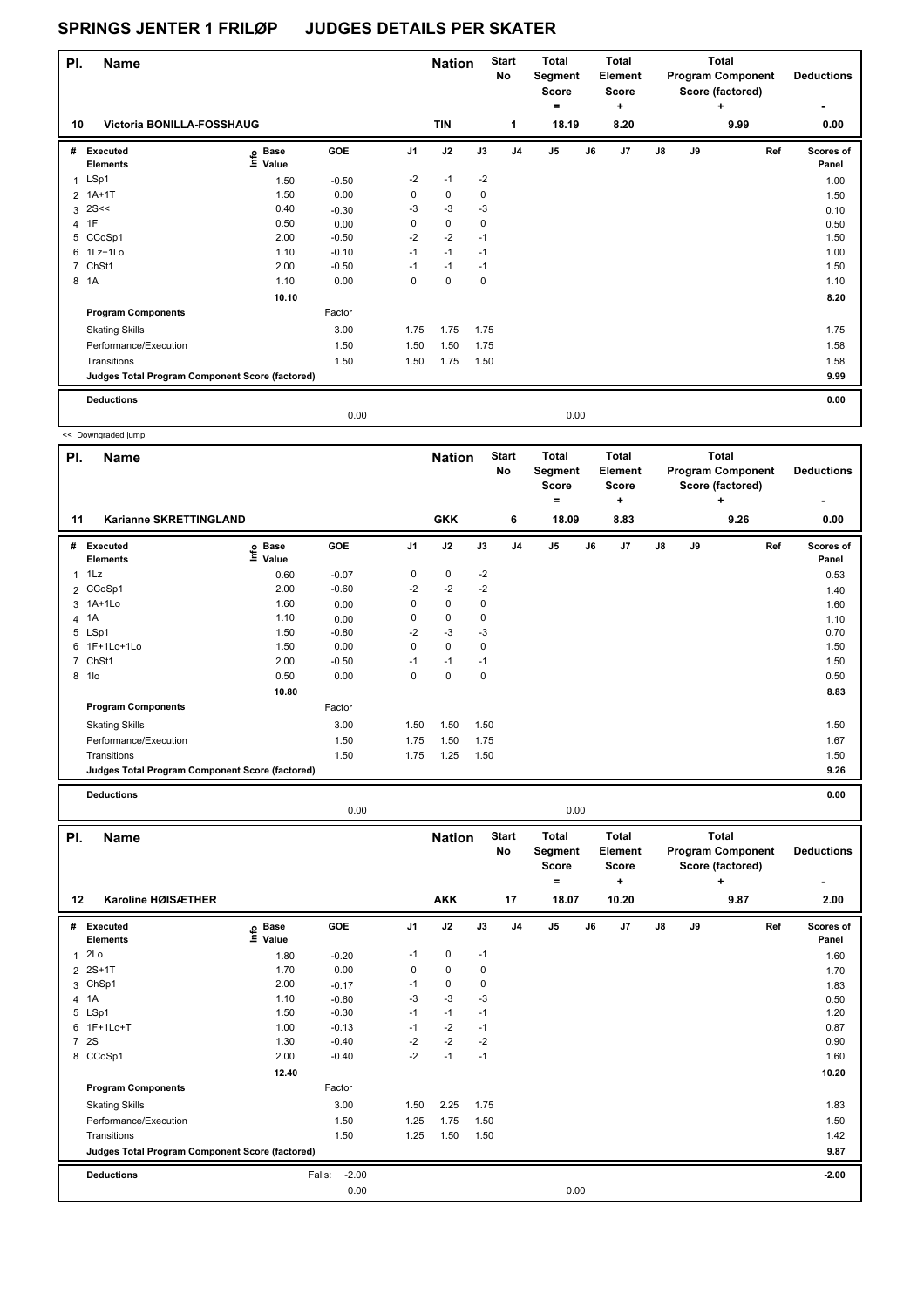| PI.            | <b>Name</b>                                     |                            |         |                | <b>Nation</b>            |             | <b>Start</b><br>No | <b>Total</b><br>Segment<br><b>Score</b><br>$\equiv$ |    | <b>Total</b><br>Element<br><b>Score</b><br>÷ |               |    | <b>Total</b><br><b>Program Component</b><br>Score (factored) | <b>Deductions</b>  |
|----------------|-------------------------------------------------|----------------------------|---------|----------------|--------------------------|-------------|--------------------|-----------------------------------------------------|----|----------------------------------------------|---------------|----|--------------------------------------------------------------|--------------------|
| 13             | Maya GREPP                                      |                            |         |                | <b>RKK</b>               |             | 10                 | 17.47                                               |    | 8.47                                         |               |    | 9.00                                                         | 0.00               |
| #              | Executed<br><b>Elements</b>                     | e Base<br>E Value<br>Value | GOE     | J <sub>1</sub> | J2                       | J3          | J <sub>4</sub>     | J <sub>5</sub>                                      | J6 | J7                                           | $\mathsf{J}8$ | J9 | Ref                                                          | Scores of<br>Panel |
| 1              | 1A                                              | 1.10                       | 0.00    | 0              | 0                        | 0           |                    |                                                     |    |                                              |               |    |                                                              | 1.10               |
| $\overline{2}$ | 1S                                              | 0.40                       | 0.00    | 0              | $\pmb{0}$                | 0           |                    |                                                     |    |                                              |               |    |                                                              | 0.40               |
|                | 3 LSp1                                          | 1.50                       | $-0.60$ | $-1$           | $-3$                     | $-2$        |                    |                                                     |    |                                              |               |    |                                                              | 0.90               |
|                | 4 1A+1Lo                                        | 1.60                       | 0.00    | 0              | 0                        | 0           |                    |                                                     |    |                                              |               |    |                                                              | 1.60               |
|                | 5 1S+1T                                         | 0.80                       | 0.00    | 0              | $\mathbf 0$              | 0           |                    |                                                     |    |                                              |               |    |                                                              | 0.80               |
|                | 6 ChSt1                                         | 2.00                       | $-0.33$ | $-1$           | $-1$                     | 0           |                    |                                                     |    |                                              |               |    |                                                              | 1.67               |
|                | 7 1F                                            | 0.50                       | 0.00    | $\mathbf 0$    | $\mathbf 0$              | $\mathbf 0$ |                    |                                                     |    |                                              |               |    |                                                              | 0.50               |
|                | 8 1Lo*                                          | 0.00                       | 0.00    | $\sim$         | $\overline{\phantom{a}}$ |             |                    |                                                     |    |                                              |               |    |                                                              | 0.00               |
|                | 9 CCoSp1                                        | 2.00                       | $-0.50$ | $-1$           | $-2$                     | $-2$        |                    |                                                     |    |                                              |               |    |                                                              | 1.50               |
|                |                                                 | 9.90                       |         |                |                          |             |                    |                                                     |    |                                              |               |    |                                                              | 8.47               |
|                | <b>Program Components</b>                       |                            | Factor  |                |                          |             |                    |                                                     |    |                                              |               |    |                                                              |                    |
|                | <b>Skating Skills</b>                           |                            | 3.00    | 1.50           | 1.50                     | 1.50        |                    |                                                     |    |                                              |               |    |                                                              | 1.50               |
|                | Performance/Execution                           |                            | 1.50    | 1.75           | 1.25                     | 1.75        |                    |                                                     |    |                                              |               |    |                                                              | 1.58               |
|                | Transitions                                     |                            | 1.50    | 1.50           | 1.25                     | 1.50        |                    |                                                     |    |                                              |               |    |                                                              | 1.42               |
|                | Judges Total Program Component Score (factored) |                            |         |                |                          |             |                    |                                                     |    |                                              |               |    |                                                              | 9.00               |
|                | <b>Deductions</b>                               |                            |         |                |                          |             |                    |                                                     |    |                                              |               |    |                                                              | 0.00               |
|                |                                                 |                            | 0.00    |                |                          |             |                    | 0.00                                                |    |                                              |               |    |                                                              |                    |

\* Invalid element

L

| PI.                                             | Name                        |   |                                  |                   |                | <b>Nation</b>            |                          | <b>Start</b><br>No | <b>Total</b><br>Segment<br><b>Score</b><br>۰ |      | <b>Total</b><br><b>Element</b><br><b>Score</b><br>٠ |               |    | <b>Total</b><br><b>Program Component</b><br>Score (factored)<br>÷ | <b>Deductions</b>  |
|-------------------------------------------------|-----------------------------|---|----------------------------------|-------------------|----------------|--------------------------|--------------------------|--------------------|----------------------------------------------|------|-----------------------------------------------------|---------------|----|-------------------------------------------------------------------|--------------------|
| Selina KJÆREM-ELLINGSEN<br>14                   |                             |   |                                  |                   |                | <b>TIN</b>               |                          | 5                  | 15.74                                        |      | 7.60                                                |               |    | 9.14                                                              | 1.00               |
| #                                               | Executed<br><b>Elements</b> |   | <b>Base</b><br>e Base<br>⊆ Value | <b>GOE</b>        | J <sub>1</sub> | J2                       | J3                       | J <sub>4</sub>     | J <sub>5</sub>                               | J6   | J7                                                  | $\mathsf{J}8$ | J9 | Ref                                                               | Scores of<br>Panel |
| $\mathbf{1}$                                    | $1A+1T$                     |   | 1.50                             | 0.00              | 0              | $\mathbf 0$              | 0                        |                    |                                              |      |                                                     |               |    |                                                                   | 1.50               |
|                                                 | 2 LSp1                      |   | 1.50                             | $-0.80$           | -3             | $-3$                     | $-2$                     |                    |                                              |      |                                                     |               |    |                                                                   | 0.70               |
|                                                 | 3 1Lz+1Lo                   | e | 1.10                             | $-0.20$           | $-2$           | $-2$                     | $-2$                     |                    |                                              |      |                                                     |               |    |                                                                   | 0.90               |
|                                                 | 4 $2S<<$                    |   | 0.40                             | $-0.30$           | $-3$           | $-3$                     | $-3$                     |                    |                                              |      |                                                     |               |    |                                                                   | 0.10               |
|                                                 | 5 CoSp*                     |   | 0.00                             | 0.00              | ٠              | $\overline{\phantom{a}}$ | $\overline{\phantom{a}}$ |                    |                                              |      |                                                     |               |    |                                                                   | 0.00               |
|                                                 | 6 1F                        |   | 0.50                             | 0.00              | $\Omega$       | $\Omega$                 | 0                        |                    |                                              |      |                                                     |               |    |                                                                   | 0.50               |
| $\overline{7}$                                  | 1A                          |   | 1.10                             | $-0.13$           | $-1$           | $-1$                     | 0                        |                    |                                              |      |                                                     |               |    |                                                                   | 0.97               |
| 8                                               | ChSp1                       |   | 2.00                             | 0.93              | 1              | $\overline{1}$           | $\overline{2}$           |                    |                                              |      |                                                     |               |    |                                                                   | 2.93               |
|                                                 |                             |   | 8.10                             |                   |                |                          |                          |                    |                                              |      |                                                     |               |    |                                                                   | 7.60               |
|                                                 | <b>Program Components</b>   |   |                                  | Factor            |                |                          |                          |                    |                                              |      |                                                     |               |    |                                                                   |                    |
|                                                 | <b>Skating Skills</b>       |   |                                  | 3.00              | 1.50           | 1.50                     | 1.25                     |                    |                                              |      |                                                     |               |    |                                                                   | 1.42               |
|                                                 | Performance/Execution       |   |                                  | 1.50              | 1.75           | 1.75                     | 1.75                     |                    |                                              |      |                                                     |               |    |                                                                   | 1.75               |
|                                                 | Transitions                 |   |                                  | 1.50              | 1.75           | 1.25                     | 1.50                     |                    |                                              |      |                                                     |               |    |                                                                   | 1.50               |
| Judges Total Program Component Score (factored) |                             |   |                                  |                   |                |                          |                          |                    |                                              |      |                                                     |               |    |                                                                   | 9.14               |
|                                                 | <b>Deductions</b>           |   |                                  | $-1.00$<br>Falls: |                |                          |                          |                    |                                              |      |                                                     |               |    |                                                                   | $-1.00$            |
|                                                 |                             |   |                                  | 0.00              |                |                          |                          |                    |                                              | 0.00 |                                                     |               |    |                                                                   |                    |

<< Downgraded jump \* Invalid element e Jump take off with wrong edge

| PI.                                             | <b>Name</b>                        |                                |                   |                | <b>Nation</b>            |                          | <b>Start</b><br>No | <b>Total</b><br>Segment<br><b>Score</b><br>۰ |    | Total<br><b>Element</b><br><b>Score</b><br>٠ |               |    | <b>Total</b><br><b>Program Component</b><br>Score (factored)<br>÷ | <b>Deductions</b><br>٠ |
|-------------------------------------------------|------------------------------------|--------------------------------|-------------------|----------------|--------------------------|--------------------------|--------------------|----------------------------------------------|----|----------------------------------------------|---------------|----|-------------------------------------------------------------------|------------------------|
| 15                                              | <b>Susanne ELY</b>                 |                                |                   |                | <b>BSK</b>               |                          | 12                 | 15.09                                        |    | 5.83                                         |               |    | 10.26                                                             | 1.00                   |
| #                                               | <b>Executed</b><br><b>Elements</b> | $E$ Base<br>$E$ Value<br>Value | <b>GOE</b>        | J <sub>1</sub> | J2                       | J3                       | J <sub>4</sub>     | J <sub>5</sub>                               | J6 | J7                                           | $\mathsf{J}8$ | J9 | Ref                                                               | Scores of<br>Panel     |
| $\mathbf{1}$                                    | 2S                                 | 1.30                           | $-0.60$           | -3             | -3                       | $-3$                     |                    |                                              |    |                                              |               |    |                                                                   | 0.70                   |
|                                                 | 2 LSp1                             | 1.50                           | $-0.30$           | $-1$           | $-1$                     | $-1$                     |                    |                                              |    |                                              |               |    |                                                                   | 1.20                   |
| 3                                               | ChSp0                              | 0.00                           | 0.00              |                | $\overline{\phantom{0}}$ |                          |                    |                                              |    |                                              |               |    |                                                                   | 0.00                   |
|                                                 | 4 1F+1Lo+1Lo                       | 1.50                           | 0.00              | 0              | $\mathbf 0$              | 0                        |                    |                                              |    |                                              |               |    |                                                                   | 1.50                   |
| 5                                               | 1Lz                                | 0.60                           | 0.03              | 0              | $\mathbf{1}$             | $-1$                     |                    |                                              |    |                                              |               |    |                                                                   | 0.63                   |
| 6                                               | 1A                                 | 1.10                           | $-0.20$           | $-1$           | $-1$                     | $-1$                     |                    |                                              |    |                                              |               |    |                                                                   | 0.90                   |
|                                                 | 7 1S+1Lo                           | 0.90                           | 0.00              | 0              | $\pmb{0}$                | 0                        |                    |                                              |    |                                              |               |    |                                                                   | 0.90                   |
| 8                                               | $CoSp*$                            | 0.00                           | 0.00              | ٠              |                          | $\overline{\phantom{a}}$ |                    |                                              |    |                                              |               |    |                                                                   | 0.00                   |
|                                                 |                                    | 6.90                           |                   |                |                          |                          |                    |                                              |    |                                              |               |    |                                                                   | 5.83                   |
|                                                 | <b>Program Components</b>          |                                | Factor            |                |                          |                          |                    |                                              |    |                                              |               |    |                                                                   |                        |
|                                                 | <b>Skating Skills</b>              |                                | 3.00              | 1.75           | 2.00                     | 2.00                     |                    |                                              |    |                                              |               |    |                                                                   | 1.92                   |
|                                                 | Performance/Execution              |                                | 1.50              | 1.25           | 1.25                     | 2.00                     |                    |                                              |    |                                              |               |    |                                                                   | 1.50                   |
|                                                 | Transitions                        |                                | 1.50              | 1.25           | 1.50                     | 1.75                     |                    |                                              |    |                                              |               |    |                                                                   | 1.50                   |
| Judges Total Program Component Score (factored) |                                    |                                |                   |                |                          |                          |                    |                                              |    |                                              |               |    |                                                                   | 10.26                  |
|                                                 | <b>Deductions</b>                  |                                | Falls:<br>$-1.00$ |                |                          |                          |                    |                                              |    |                                              |               |    |                                                                   | $-1.00$                |
|                                                 |                                    |                                | 0.00              |                |                          |                          |                    | 0.00                                         |    |                                              |               |    |                                                                   |                        |

\* Invalid element